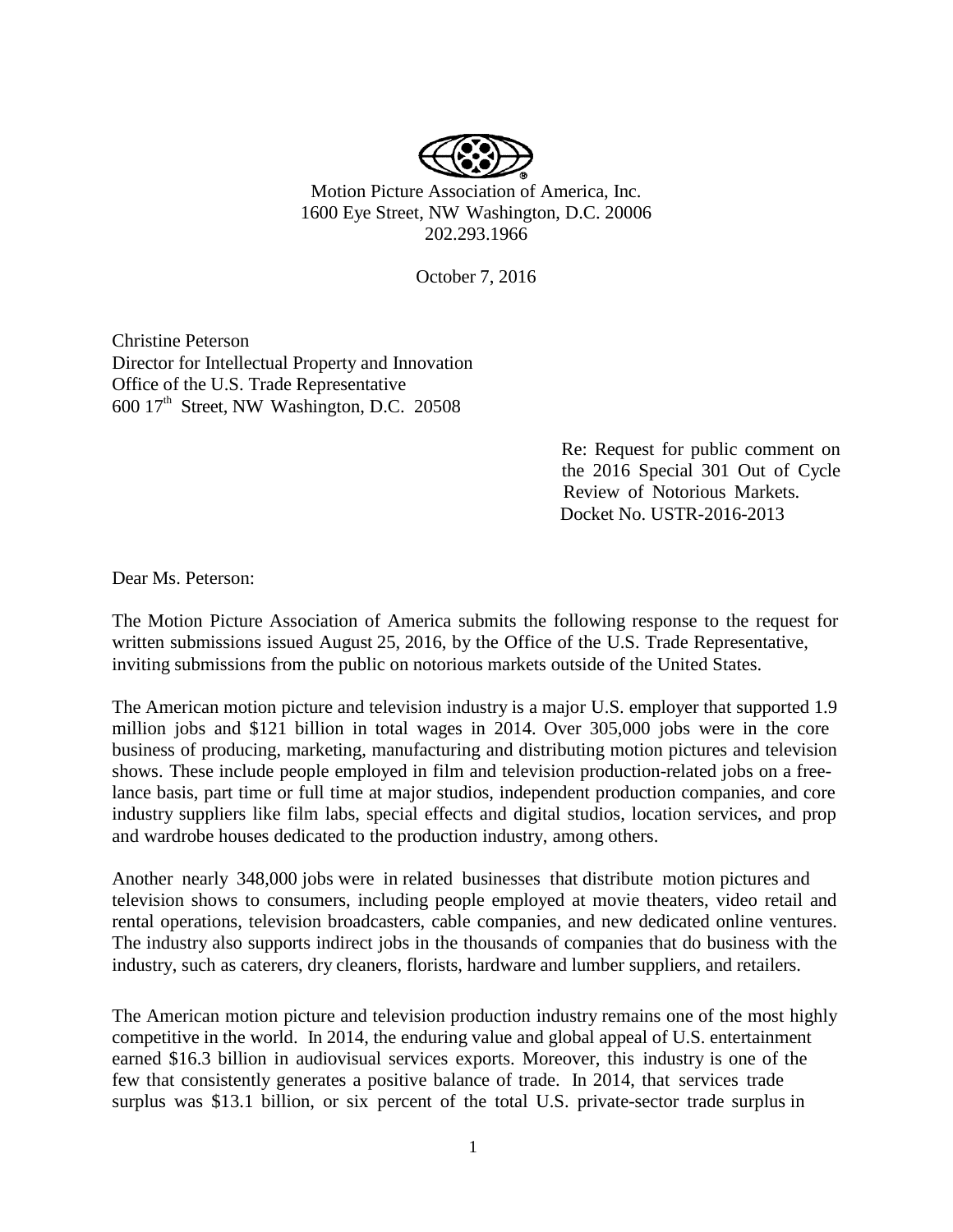services. The industry exported five times what it imported in 2014.

The industry distributes its films and TV shows to over 130 countries and with approximately half of MPAA member companies' distribution revenue annually earned from overseas, MPAA has a strong interest in the health and sustainability of these international markets. MPAA greatly appreciates USTR's interest in identifying notorious markets that jeopardize the growth of legitimate commerce and that impair U.S. global competitiveness. It is critical that our trading partners protect and enforce intellectual property rights.

The MPAA has identified both online and physical notorious markets that offer a significant volume of infringing film and television content. This list should not be understood to be comprehensive. It does, however, indicate the scope and scale of global content theft and some of the ongoing challenges rights holders face in protecting their intellectual property.

In the U.S. and around the world, the motion picture and television industry is a community of creators and innovators who work tirelessly at the art and craft of storytelling. The criminals who profit from the most notorious markets throughout the world threaten the very heart of our industry and in so doing they threaten the livelihoods of the people who give it life. USTR's efforts to shine a light on the most egregious instances of copyright theft around the world is an essential step in fostering creativity and innovation, not only in the film and television industry but throughout the creative economy.

## **I. Online Notorious Markets**

While the legitimate digital marketplace for creative content is flourishing – there have never been more ways to find and watch legitimate film and television online –online content theft continues to pose a significant and evolving challenge. Content thieves take advantage of a wide constellation of easy-to-use online technologies, such as direct download and streaming, to create infringing sites and applications, often with the look and feel of legitimate content distributors.

Online enforcement efforts are complicated when intermediaries do not take adequate steps to ensure their services are not being used to facilitate copyright infringement, a problem compounded by the fact that some website operators and intermediaries operate anonymously and outside the boundaries of the law. All stakeholders in the internet ecosystem – including hosting providers, cloud (and anonymizing) services, advertising networks, payment processors, social networks, and search engines – should be actively seeking to reduce support for notoriously infringing sites such as those we have nominated in these comments, including through voluntary initiatives aimed at combating online content theft in a balanced and responsible manner.

The list of online markets below is not intended to be comprehensive but, rather, reflects an attempt to identify sites particularly illustrative of the nature and scope of online content theft. When possible, we have attempted to provide the specific information requested in the NOI,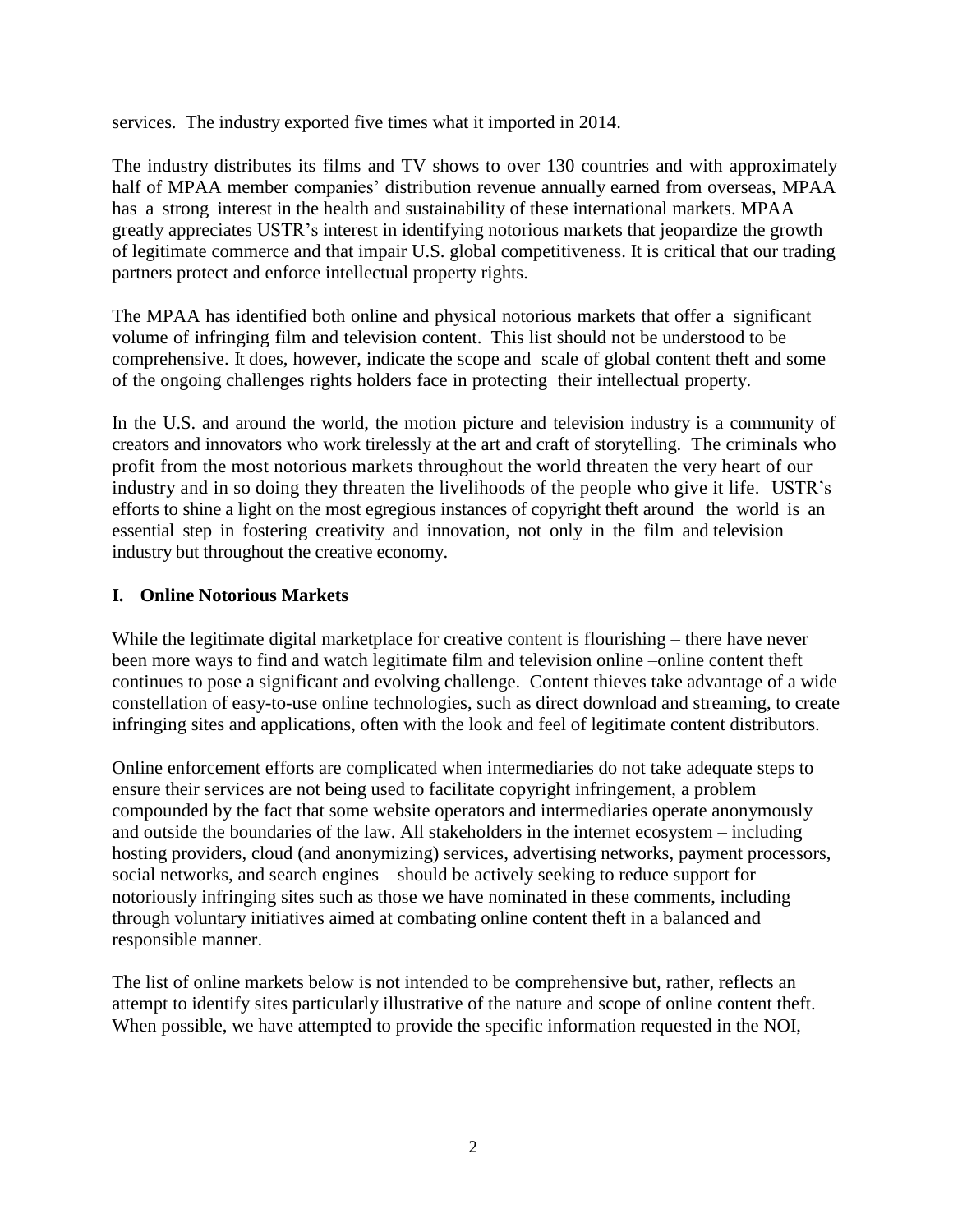including popularity rankings from Alexa  $\frac{1}{4}$  and site traffic data from SimilarWeb<sup>2</sup>, as well as information on revenue sources, volume, and enforcement activity, among other details. In most instances, criminal enterprises work to obfuscate identifying information such as location, and can hide behind anonymizer services with ease. With this in mind, with regard to online markets, MPAA has aimed to identify each site's predominant location(s) determined by a number of factors including server location, host location and domain registrant location, recognizing that frequently these may be different, underscoring the need for cross-border law enforcement cooperation.

It is important to note that websites that traffic in infringing movies, television shows, and other copyrighted content do not harm only the rights holder. Malicious software is increasingly a source of revenue for pirate sites. A 2015 study by the Digital Citizens Alliance (DCA) found that consumers' computers are 28 times more likely to be infected by malware from a content theft site than similar mainstream sites<sup>3</sup>. Another DCA study<sup>4</sup> evaluated the appearance of advertising on infringing websites and found that one-third of the 589 infringing websites studied included links with the potential to infect users' computers with viruses and other malware. A related study<sup>5</sup> found that approximately 70% of all the malware on the today is some kind of Trojan, including the Remote Access Trojan (RAT). This malware opens a user's device to a hacker, exposing their pictures, documents and personal information, as well as turning on a user's webcam to spy on them, send emails that appear to be from the user, and even to launch malicious attacks against others from the hacked computer. Increasingly, illegal services also expose users to high-risk advertisements.<sup>6</sup> Such risks jeopardize the general public, the health of the internet and legitimate e-commerce.

**Direct Download and Streaming Cyberlockers**: Direct download and streaming cyberlockers are websites that provide centralized hosting for infringing content which can be downloaded and/or streamed by the public. The distribution process is simple. A user uploads an infringing file and the cyberlocker gives the user a link for accessing the file. The user posts the link on one or several linking sites. Clicking the link will either initiate a download, a stream, or both of the uploaded file.

 $\overline{\phantom{a}}$ 

<sup>&</sup>lt;sup>1</sup> Alexa rank represents the approximate number of web sites in the world that have popularity higher than the given site – the more popular a site, the smaller the number. To put this in context, Wikipedia is ranked sixth in worldwide traffic and Netflix is 76. See <http://www.alexa.com/> for more information.

<sup>&</sup>lt;sup>2</sup> SimilarWeb site traffic data cited here represents worldwide unique visitors on desktop for the last month available. SimilarWeb is a market intelligence company that uses a combination of panel, crawler, ISP and other data for its data estimations. See [http://similarweb.com](http://similarweb.com/) for more information.

<sup>3</sup> Digital Citizens Alliance, "Risk IQ," Available Online at:

https://media.gractions.com/314A5A5A9ABBBBC5E3BD824CF47C46EF4B9D3A76/d88c7e51-cb31-46a9-8365- 87161afbef22.pdf

<sup>4</sup> Digital Citizens Alliance, "Good Money Still Going Bad: Digital Thieves and the Hijacking of the Online Ad Business," May 2015. Available online at: [http://illusionofmore.com/wp-content/uploads/2015/05/latest-](http://illusionofmore.com/wp-content/uploads/2015/05/latest-DigitalCitizensAlliance5.pdf)[DigitalCitizensAlliance5.pdf](http://illusionofmore.com/wp-content/uploads/2015/05/latest-DigitalCitizensAlliance5.pdf)

<sup>5</sup> Digital Citizens Alliance, "Selling 'Slaving', Outing the Principal Enablers that Profit from Pushing Malware and Put Your Privacy at Risk," July 2015. Available at:

[https://media.gractions.com/314A5A5A9ABBBBC5E3BD824CF47C46EF4B9D3A76/07027202-8151-4903-9c40](https://media.gractions.com/314A5A5A9ABBBBC5E3BD824CF47C46EF4B9D3A76/07027202-8151-4903-9c40-b6a8503743aa.pdf) [b6a8503743aa.pdf](https://media.gractions.com/314A5A5A9ABBBBC5E3BD824CF47C46EF4B9D3A76/07027202-8151-4903-9c40-b6a8503743aa.pdf)

<sup>6</sup> See, e.g., Dr. Paul A. Watters, The Impact of High Risk Advertising on Thai Social Values: The Role of Piracy Websites, available at http://papers.srn.com/sol3/papers.cfm?abstract\_id=257058, March 2015.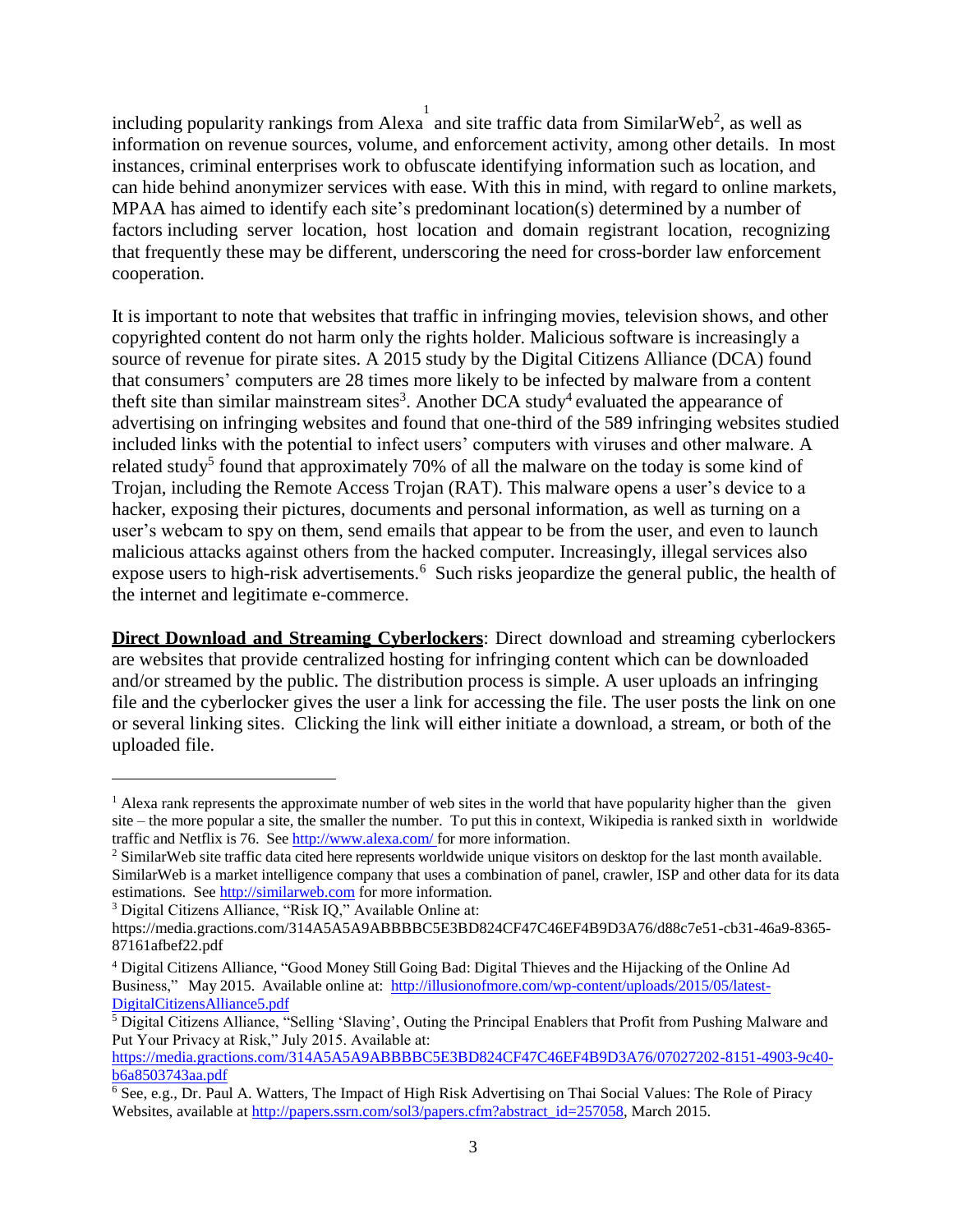It is common for links to illegal copies of movies and television programs to be widely disseminated across the Internet, not just via linking sites, but also via mobile and other web applications, social media platforms, forums, blogs and/or email. Complicating enforcement, cyberlockers frequently provide several unique links to the same file and use proxy services to mask the locations of where the site and content are hosted. If a content owner sends an infringement notice for one of the links, the others may remain up, enabling continued infringement. And, many cyberlockers, including Nowvideo.sx and the sites included in the Movshare group, do not respond at all to takedown notices.

According to a NetNames and Digital Citizens Alliance report, <sup>7</sup> "[u]nlike legitimate cloud storage services … the cyberlocker business model is based on attracting customers who desire anonymously to download and/or stream popular, copyright infringing files that others have posted." NetNames found that the 30 direct download and streaming cyberlockers it analyzed took in close to \$100 million in total annual revenue and generated average profit margins of 63 to 88 percent from a mix of advertising and subscription services. The principle use and purpose of these cyberlockers is to facilitate content theft.

The cyberlockers listed below include examples of both direct download and streaming models. By making vast amounts of infringing premium content available to the public, these sites attract huge amounts of traffic.

- **Allmyvideos.net** Netherlands. Allmyvideos.net is a streaming cyberlocker with a global Alexa ranking of 2,658. The site had 5.07 million global unique visitors in August 2016 according to SimilarWeb data. The site's premium account option allows users to view and download unlimited videos, have unlimited storage for video files, ad-free access, the ability to upload larger files (up to 5gb), create custom links to track traffic, and with no risk that their files will be deleted due to inactivity. Premium accounts range from \$1.99 for one day to \$24.99 for 180 days. The site is hosted at Webzilla in the Netherlands.
- **Nowvideo.sx and the "Movshare Group"** Several locations. Nowvideo.sx, formerly Nowvideo.eu, is one of the top streaming cyberlocker sites worldwide. It pays its uploaders about USD \$20 per 1,000 downloads. Nowvideo.sx had 5.85 million worldwide unique visitors in August 2016 according to SimilarWeb data. The site also has a global Alexa rank of 3,022. Notably, Nowvideo.sx belongs to a family of problematic sites in the "Movshare Group", which includes cyberlockers such as the popular Movshare.net, Novamov.com, Videoweed.es, Nowdownload.ch and Divxstage.to; linking sites such as Watchseriesfree.to; and, forums, all under the same operators. Globally, the Movshare group receives an estimated 83 million unique visitors on a monthly basis (more than KickAss Torrents at the time of the shutdown) thus having an enormous reach around the world. Nowvideo.sx is hosted in multiple locations by Private Layer in Switzerland and, in Sweden, by Felicity

 $\overline{a}$ 

<sup>7</sup> NetNames, "Behind The Cyberlocker Door: A Report on How Shadowy Cyberlocker Businesses Use Credit Card Companies to Make Millions," September 2014. Available online at: [http://www.digitalcitizensalliance.org/cac/alliance/content.aspx?page=cyberlockers.](http://www.digitalcitizensalliance.org/cac/alliance/content.aspx?page=cyberlockers)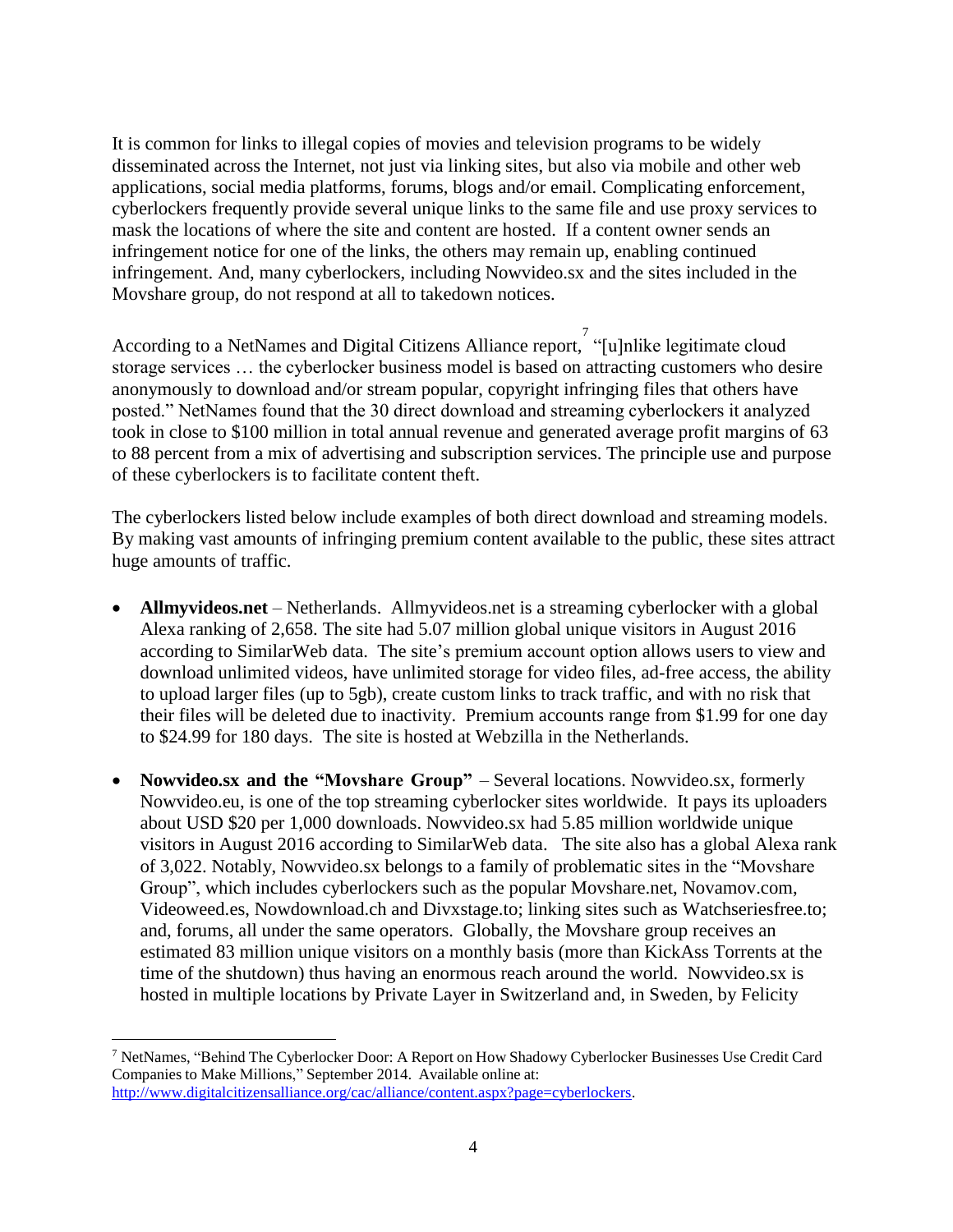Netbrella Corporation, Altus Host and Kirgyservers. Both the Court of Rome in 2013 and Delhi High Court in 2014 have ordered ISPs in Italy and India to block various Nowvideo and Movshare sites.

- **Openload.co** Netherlands. Openload.co is a streaming/download cyberlocker with a global Alexa ranking of 311. The site had 25.13 million worldwide unique visitors in August 2016 according to SimilarWeb data. The site incentivizes users to upload large files, such as those associated with television episodes and motion pictures, by paying a fixed reward per 10,000 downloads/streams. The site offers five reward tiers with the "Very high Tier" for files downloaded by users in Australia, Canada, United Kingdom and United States. This tier pays \$40 per 10,000 downloads. There are no download speed limits and although they reserve the right to delete streamable files after 60 days they claim "your files will never be deleted, especially if somebody is downloading them." The site is hosted at FDCServers in The Netherlands and is being masked behind a reverse proxy service to curb rights holders' ability to identify its precise host.
- **Rapidgator.net** Russia. This site has a global Alexa ranking of 707 and had 15.71 million global unique visitors in August 2016 according to SimilarWeb data. Rapidgator.net offers monetary rewards, which encourage uploaders to distribute popular content such as copyrighted movies and television programs as widely as possible. Rapidgator.net had 15.71 million worldwide unique visitors in August 2016 according to SimilarWeb data. Users who upload files are rewarded up to approximately USD \$40 for every 1,000 downloads and for every initial purchase of a premium membership, the user making the referral is paid up to 15% of the sale. Premium subscription plans are available for \$14.99 a month, allowing users to avoid throttled download speeds and data-download limits. According to NetNames's "Behind the Cyberlocker Door" report,<sup>8</sup> Rapidgator.net generated approximately \$3.7 million in annual revenue, most of which comes from premium accounts. ISPs in Italy were ordered by the Court of Rome to block Rapidgator.net in April 2013. The hosting location of RapidGator.net is being masked behind a reverse proxy service to curb rights holders' ability to identify its precise host.
- **Uploaded.net** Netherlands/Switzerland. Uploaded.net is a direct download cyberlocker that incentivizes users to upload large files, such as those associated with television episodes and motion pictures, by paying rewards based on the file size, as well as a percentage of premium account sales referred by the user. The popular site also has a global Alexa rank of 488 and a local ranking of 118 in Germany. NetNames' September 2014 report on cyberlockers<sup>9</sup> found that Uploaded generates approximately USD \$6.6 million in annual revenue, largely through premium accounts but also in part through advertising. Users who upload files are rewarded up to approximately USD \$50 for every 1,000 downloads; for every initial purchase of a premium membership, the user making the referral is paid 60% of the sale. Additional renewals of the premium membership earn the user making the referral 50% of the sale. Download speeds are throttled for users who do not purchase the USD \$69.99 annual premium membership. While the website has since allegedly changed hands,

 $\overline{\phantom{a}}$ 8 Ibid

<sup>&</sup>lt;sup>9</sup> Ibid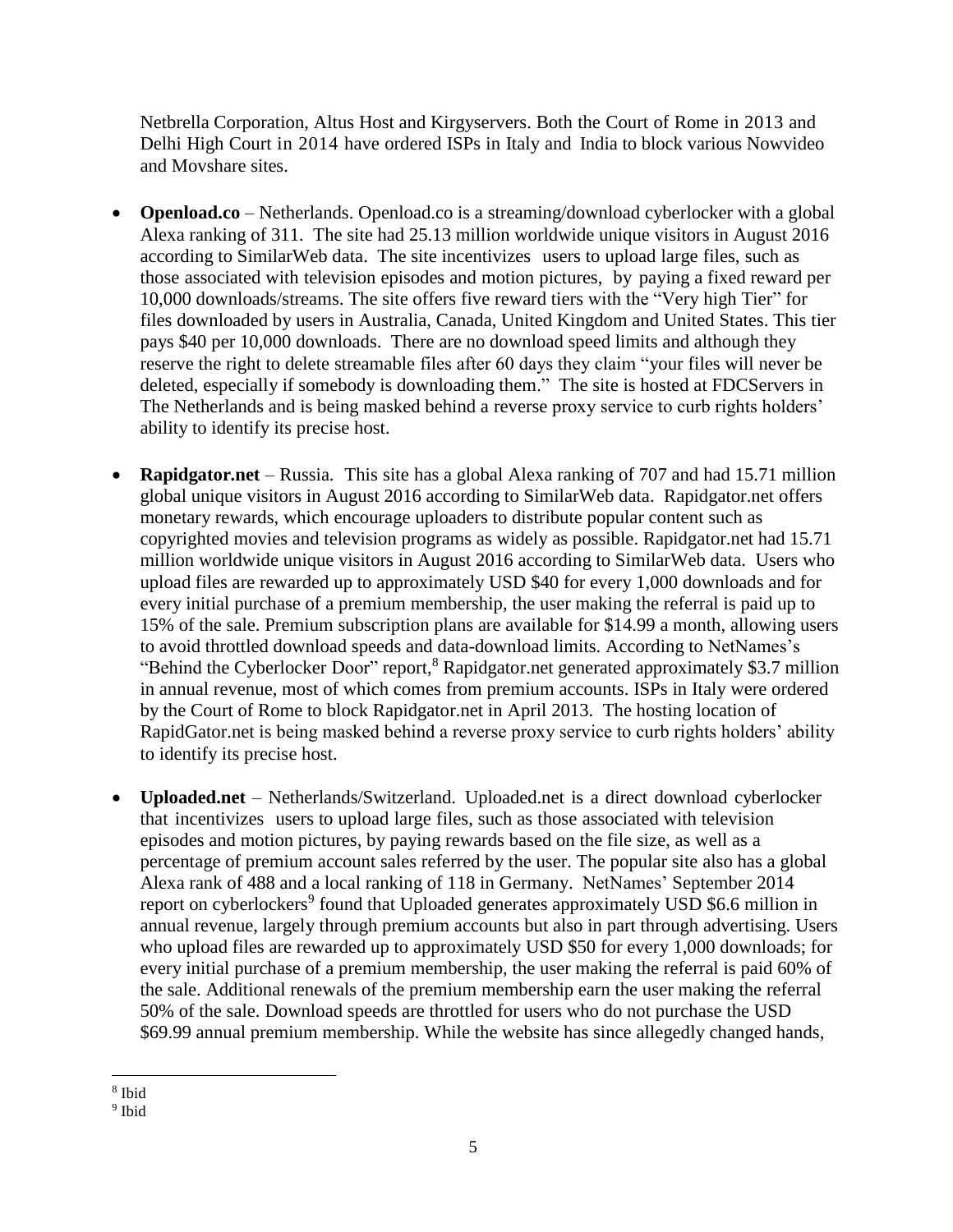the site continues to offer infringing content with file names clearly associated with content theft and release groups. The site operator switched TLD's to ".NET" in 2013 and began redirecting traffic from the ".TO" to the new domain name. The website operates through multiple redundant domains that include Uploaded.to and Ul.to. ISPs in Italy were ordered by the Court of Rome to block Uploaded.net in April 2012. In addition, ISPs in India were ordered by the Delhi High Court to block Uploaded.net, Uploaded.to and Ul.to in July 2014. Uploaded.net had 27.57 million worlwide unique visitors in August 2016 according to SimilarWeb data. It is owned by Swiss company Cyando AG and is hosted at Eweka Internet Services B.v. in the Netherlands.

 **VK.com** – Russia. VKontakte, or VK.com, is the leading social networking site in Russia and Russian speaking territories and a hotbed of illegal distribution of movie, television and music files. Searching for content is relatively easy and the site supports streaming playback through embedded video players. In September 2016, VK took steps to limit access to third party applications dedicated to downloading content from the site, which has made it more difficult for users to download content directly and it has also experimented with content recognition technologies. In addition, VK blocks infringing sites from accessing videos stored on VK. In spite of these limited measures, VK.com continues to be a major infringement hub; MPAA and its member companies continue to find thousands of infringing files on the site each month. Available worldwide in multiple languages, including English, it is easily one of the most visited sites in the world, with a global Alexa ranking of 18 and a local ranking of 1 in Russia. VK.com had 111.4 million worlwide unique visitors in August 2016 according to SimilarWeb data. For these reasons, MPAA continues to recommend its inclusion in the Notorious Markets list. ISPs in Italy were ordered by the Court of Rome to block VK.com in November 2013. The site operates on corporate-owned servers in Russia.

**Linking and Streaming Websites:** Linking sites aggregate, organize and index links to content stored on other sites. Linking sites that offer unauthorized movies and TV shows, typically organize posts by title, genre, season and episode, and often use the official cover art to represent the content. The sites then provide one or more active links so users can access the infringing content. Depending on the website, users are commonly presented with the options of either streaming the content in a video-on-demand format or downloading a permanent copy to their computer. Many streaming linking sites also frame or embed video players from third-party websites, reducing the number of clicks needed to get to content for a more seamless user experience. Some also appear to be hosting the underlying content files on servers they control to maintain continuity of infringing offerings and to avoid takedowns on third-party file hosting sites. They largely derive their revenue from advertising and referrals.

2015 saw several notable successes in the linking and streaming landscape: the shutdown of MegafilmesHD.net by the Brazilian Federal Police, as well as the shuttering of Cuevana.tv. Both sites had been featured in past MPAA Notorious Markets filings. Solarmovie.is also went down, seemingly related to the action against Kickass Torrents (KAT) discussed below.

 **123movies.to**/.ru/.cz – Unknown. 123movies is a very popular streaming website that embeds popular movie and series content from third-party cyberlockers. The site uses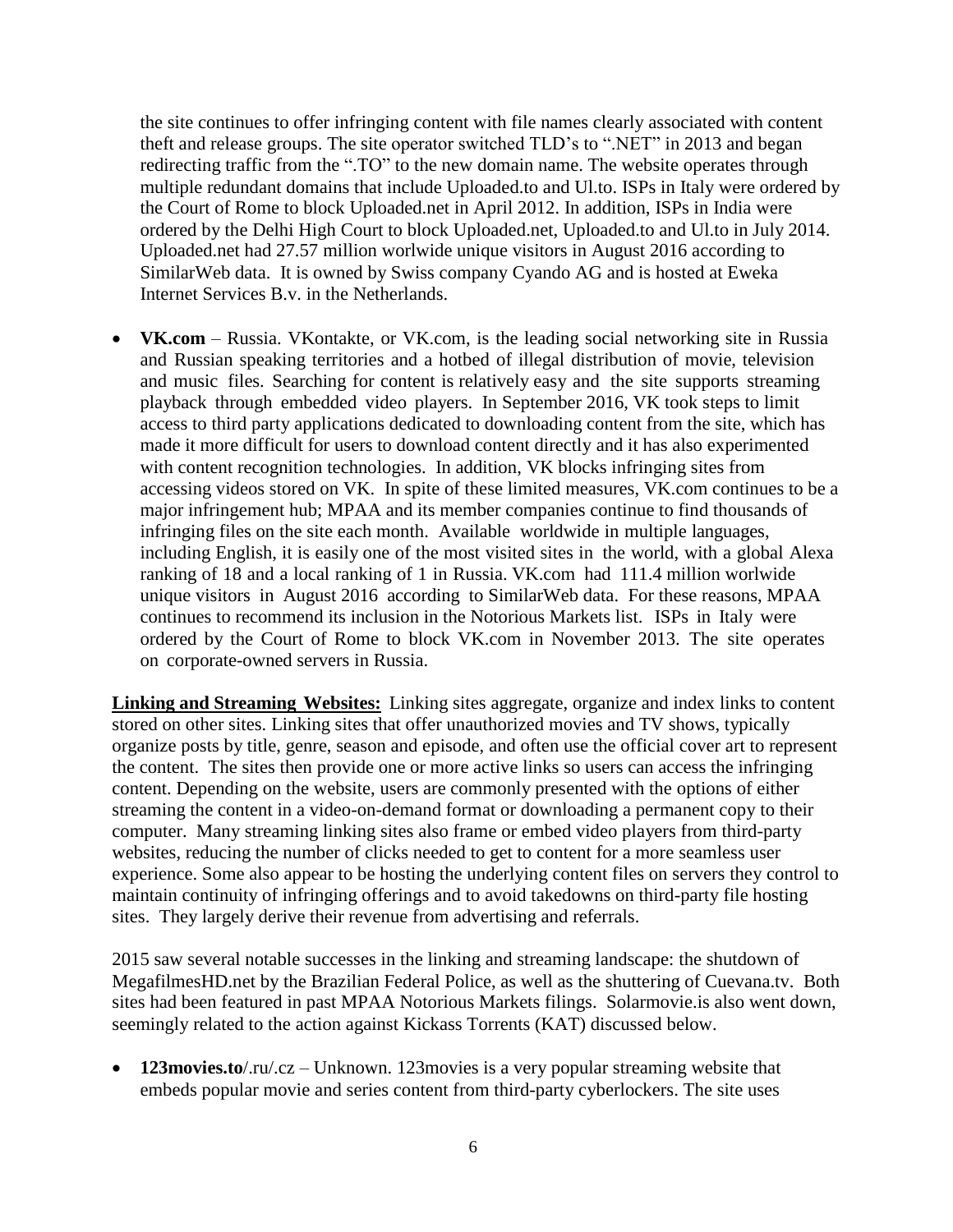multiple TLDs for the purpose of circumventing siteblocking actions, as declared by the website administrator. The site has a global Alexa rank of 559 and a local rank of 386 in the U.S. 123movies.to had 9.26 million worlwide unique visitors in August 2016 according to SimilarWeb data. The site is currently using a chain of reverse proxy services in the United States, Iran and Romania to curb rights holders' ability to identify its precise host.

- **Filmesonlinegratis.net** Brazil/Portugal. Filmesonlinegratis.net is a popular Spanish streaming linking site that embeds popular movie content from third-party cyberlockers. It currently offers more than 150,000 links to more than 9,000 illegally reproduced titles including films and television series. The website has been active since August 2011. Its global Alexa rank is 2,058; it ranks 59 in Brazil and 299 in Portugal. Filmesonlinegratis.net had 5.62 million worldwide unique visitors in August 2016 according to SimilarWeb data. The website is monetized through advertising secured by national and international Ad Networks. The site's hosting location is masked behind a reverse proxy service.
- Kinogo.club Netherlands. Kinogo.club, formerly Kinogo.co, is one of the most popular streaming link sites worldwide. It is a Russian language site with a global Alexa rank of 461 and a local rank of 21 in Ukraine. Kinogo.club had 22.52 million worldwide unique visitors in August 2016 according to SimilarWeb data. Analysis suggests that Kinogo hosts some of its own video content, which is becoming an increasingly common practice among major Russian-language video streaming links sites. The website is currently hosted by 3NT Solutions, a hosting provider registered in the UK.
- **Movie4k.to** Russia. Movie4k.to is a popular streaming linking site with a current global Alexa rank of 1,287 and a rank of 84 in Germany. Movie4k.to had 4.10 million worldwide unique visitors in August 2016 according to SimilarWeb data. The site boasts: "We are one of the biggest internet movie websites today with free movies from years ago to the current date." The site organizes movies by genre. The site currently indicates that it links to tens of thousands of copies of free movies. The site operates from a number of TLDs including .me, .tv and .nu and variants of the site have been subject to blocking orders in the United Kingdom, Denmark, Italy, Norway and Austria. Movie4k is hosted in Russia and is being masked behind a reverse proxy service curbing rights holders' ability to identify its precise host.
- **Newmovie-hd.com** Thailand. Newmovie-hd.com has consistently been the top provider of Thai dubbed and subtitled motion pictures. While non-paying users can freely stream videos from various cyberlockers with embedded players on the site, including Google Drive, paying subscribers also have the option to download. Newmovie-hd.com had 2.52 million worldwide unique visitors in August 2016 according to SimilarWeb data. The site is the  $16<sup>th</sup>$ most popular website in all of Thailand with a global ranking of 2,678 according to Alexa. Newmovie-hd.com hides behind the CloudFlare reverse proxy service.
- **Pelis24.com** Spain/Mexico/Argentina/Venezuela/Peru/Chile. Pelis24.com is a popular streaming linking site that currently offers more than 80,000 links to more than 8,000 illegally reproduced titles including films and television series. The site has been active since February 2008 and has a global Alexa rank of 1,644: 457 positions ahead of its rank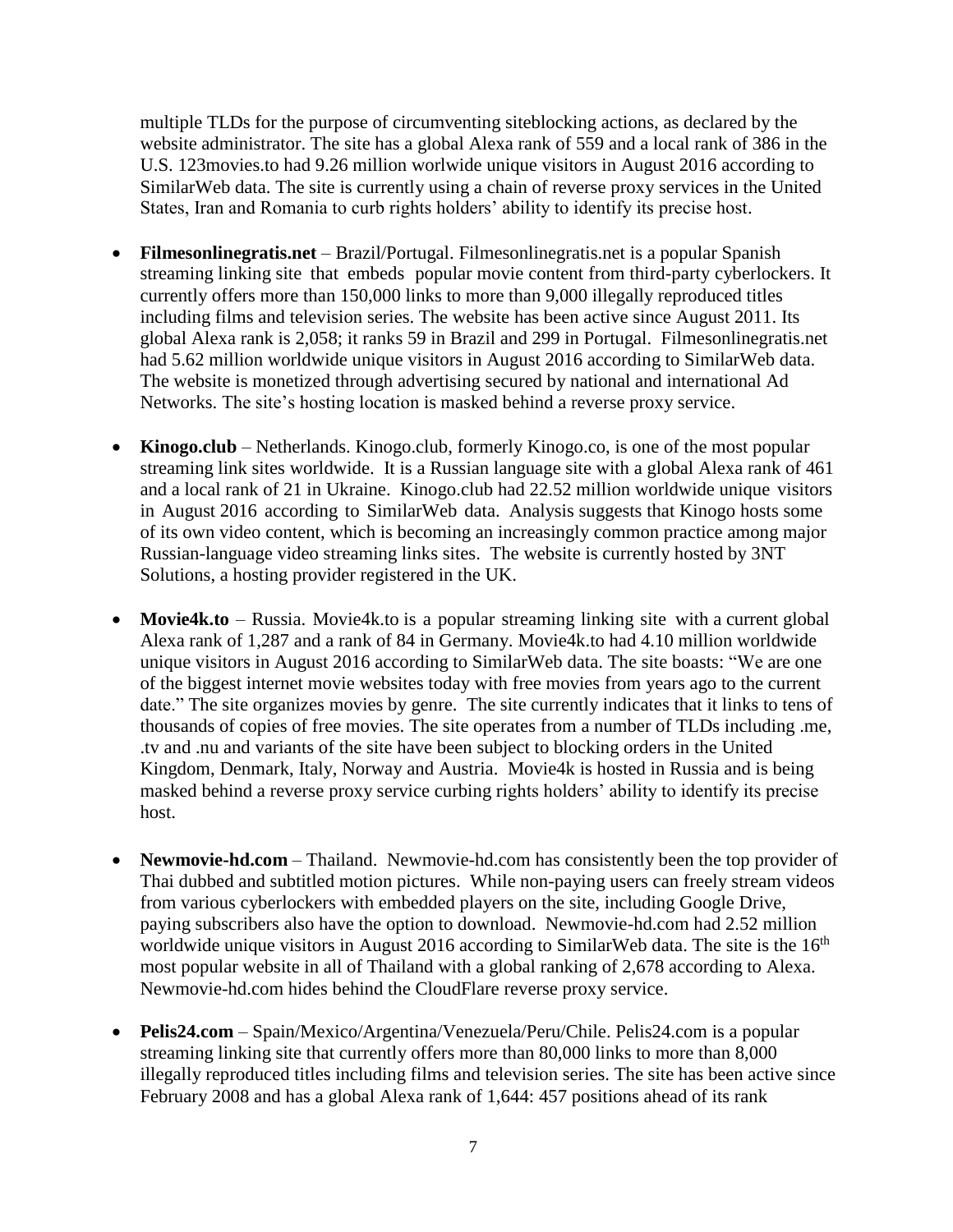compared to the same month in 2015. Some local Alexa ranks are: Spain, 151; Mexico, 113; Argentina, 175; Peru, 112; and, Venezuela, 197. Pelis24.com had 6.43 million unique worldwide unique visitors in August 2016, according to SimilarWeb data. Administrators of this website monetize it through advertising served by a large number of national and international ad networks. The site is currently hosted at Quasi Networks LTD, a company located in Seychelles.

- **Primewire.ag** Switzerland. Formerly known as 1channel.ch, Primewire.ag is one of the most visited websites in the world for locating links to illicit copies of first run motion picture and television content. The site claims to link to more than 68,000 free copies of movies. The site encourages users to use a VPN and directly links to the provider Windscribe. Variants of the site have been subject to blocking orders in Norway, Portugal and the UK. In 2013, the streaming link site was hijacked by a group who moved the site to a new domain, Vodly.to. The original operators of 1channel then launched a new site, Primewire.ag, which now has a global Alexa rank of 1068 and a local U.S. rank of 564. Primewire.ag had 3.87 million worldwide unique visitors in August 2016 according to SimilarWeb data. Primewire.ag has been the subject of blocking orders in the United Kingdom, Norway and Denmark. Over the years, the site has employed numerous tactics attempting to make it "bullet proof" from enforcement measures and stay online, including hosting through a rotating inventory of 30 or more domains and a variety of hosting locations. The site is currently hosted at PrivateLayer in Switzerland and is being masked behind a reverse proxy service that curbs rights holders' ability to identify its precise host.
- **Projectfreetv.at** Romania. Project FreeTV.at, previously projectfreetv.so and projectfreetv.in, is a large site that links to streaming cyberlockers and frequently changes its domain. Projectfreetv.at provides access to a massive amount of infringing content including movies and TV series. As of October 2015, Project Free TV contained 1,439 unique television titles comprising a total of 530,616 episodes as well as 12,076 motion picture titles. The site supports English language only. Projectfreetv had a global Alexa ranking of 1,800. Its popularity has been impacted by its domain name changes but projectfreetv.at is on the rise. The site is currently hosted by M247-Europe, located in Romania.
- **Putlocker.is** Switzerland/Vietnam. Putlocker.is is the most visited infringing English language video streaming link site in the world. The site had with 23.16 million worldwide unique visitors in August 2016 according to SimilarWeb data. Believed to operate from Vietnam with servers in Switzerland (hosted by Private Layer), Putlocker.is allows users to stream pirated versions of first run motion pictures and television content directly from Thevideos.tv cyberlocker via an embedded player on the site, as well as through links to various other cyberlockers. Putlocker.is ranks as one of the top five most visited piracy sites in the Asia-Pacific region, and is ranked 230 globally and 163 in the United States according to Alexa. The site currently uses the CloudFlare reverse proxy service, and has been subject to judicial blocking orders in Italy, Portugal and Malaysia.
- **Repelis.tv** Mexico/Argentina/Spain/Peru/Venezuela. Repelis.tv is a popular streaming linking site that offers more than 150,000 links to more than 10,000 illegally reproduced titles including movies and television series. The website has been active since December 2013. Its global Alexa rank is 1,040 with the following Alexa ranks per country: Mexico, 44;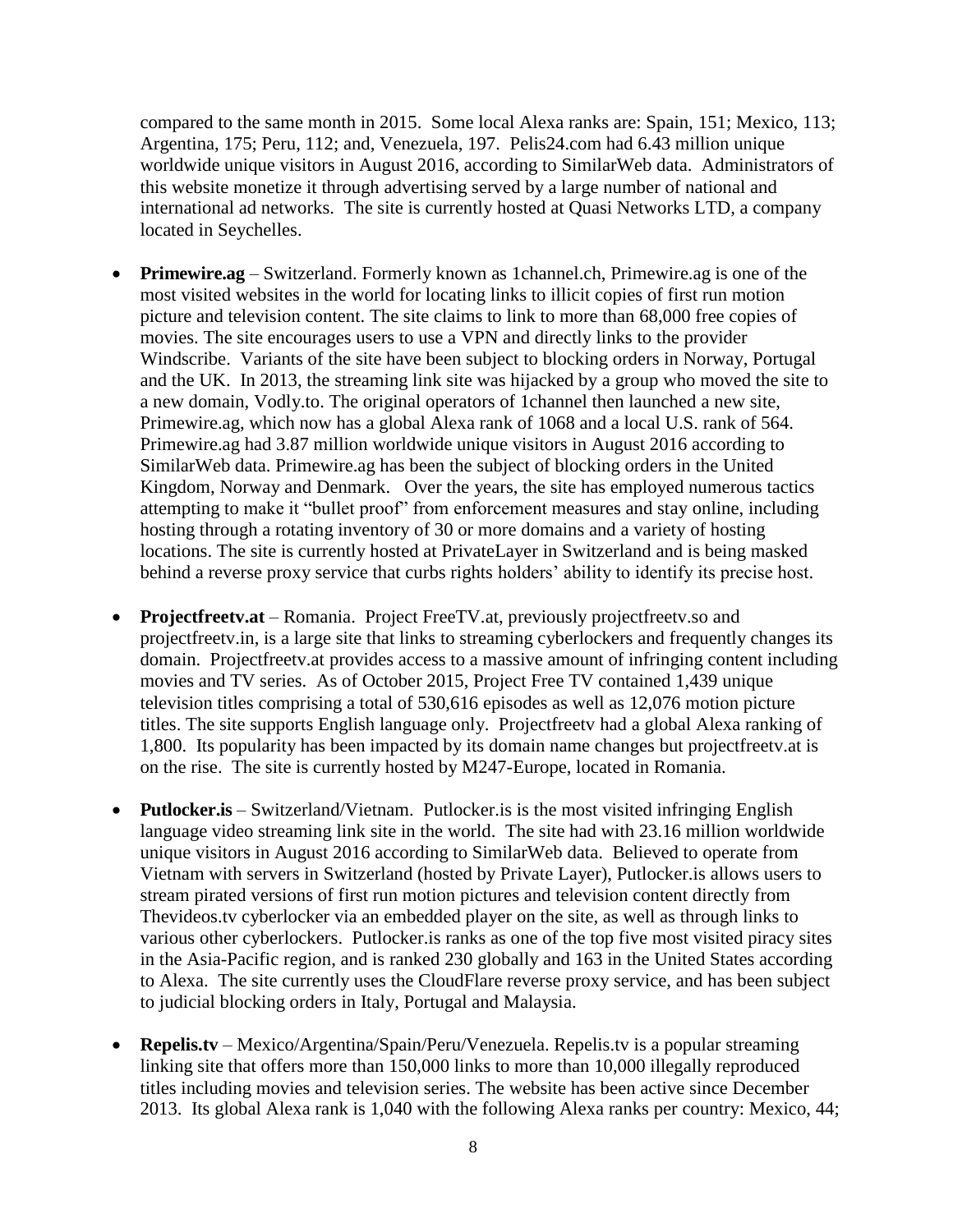Argentina, 67; Peru, 70; Venezuela, 101; and, Spain, 226. Repelis.tv had 8.81 million worldwide unique visitors in August 2016 according to SimilarWeb data. Administrators of the website monetize it through advertising served by a large number of national and international ad networks.

 **Watchseries.ac** – France. Watchseries.ac previously watchseries.lt, remains one of the most popular websites in the world to find and view copyright infringing content. The site is owned and operated by the same group of operators that runs the Movshare Group of websites discussed above. Watchseries.ac had 8.41 million worldwide unique visitors in August 2016 according to SimilarWeb data. The site has a global Alexa rank of 1,181, and a local rank of 763 in the U.S. Watchseries.ac is currently hosted by OVH in France. Watchseries.ac has been the subject of blocking orders in the United Kingdom and Denmark.

**Peer-to-Peer Networks & BitTorrent Portals**: Users of Peer-to-peer (P2P) or file-sharing networks use software that allows them to join "swarms" of other users who are distributing a particular title (movie, TV show, book). As each user downloads pieces of the file, his/her computer distributes the pieces to others in the swarm. The most popular P2P software is "BitTorrent". BitTorrent websites facilitate file sharing by organizing and indexing torrent files, and initiating and managing the download process. The BitTorrent landscape remains popular, serving millions of torrents to tens of millions of users at any given time.

An important recent development in the BitTorrent landscape is the July 20, 2016, arrest of a Ukrainian man charged with owning and operating Kickass Torrents, the world's most visited illegal file-sharing website, and seizure of the associated domain names. The owner was arrested on a charge of criminal copyright infringement. According to the US Department of Justice, Kickass Torrents was responsible for distributing over \$1 billion of copyrighted materials. Separately, in late 2015, following a lawsuit by the six member companies of the MPAA, the High Court of New Zealand issued an interim injunction against the operator of YTS, ordering him to shut down YTS and refrain from operating or promoting the site. This was part of a coordinated legal action against Popcorn Time in Canada. YTS, like Kickass Torrents, had been included in prior years' Notorious Markets filings by the MPAA.

The sites identified in this year's filing were identified in part because of their high-quality, recently-released content and because, in some cases, they coordinate the actual upload and download of that content.

- **1337x.to –** Switzerland. 1337x.to is a popular torrent website with a global Alexa rank of 856 and a local rank of 2,191 in the U.S. The site provides access to a range of content including movies, TV series, music and software. 133x.to had 8.6 million worldwide unique visitors in August 2016 according to SimilarWeb data. The site is hosted in Switzerland in by Private Layer Inc. Variants of the site have been subject to blocking orders in the United Kingdom, Greece, Denmark, Portugal and Italy.
- **Extratorrent.cc** Latvia. Extratorrent.cc is a highly popular BitTorrent indexing website. The site has a global Alexa rank of 265 and a rank of 111 in India. Extratorrent.cc had 22.8 million worldwide unique visitors in August 2016 according to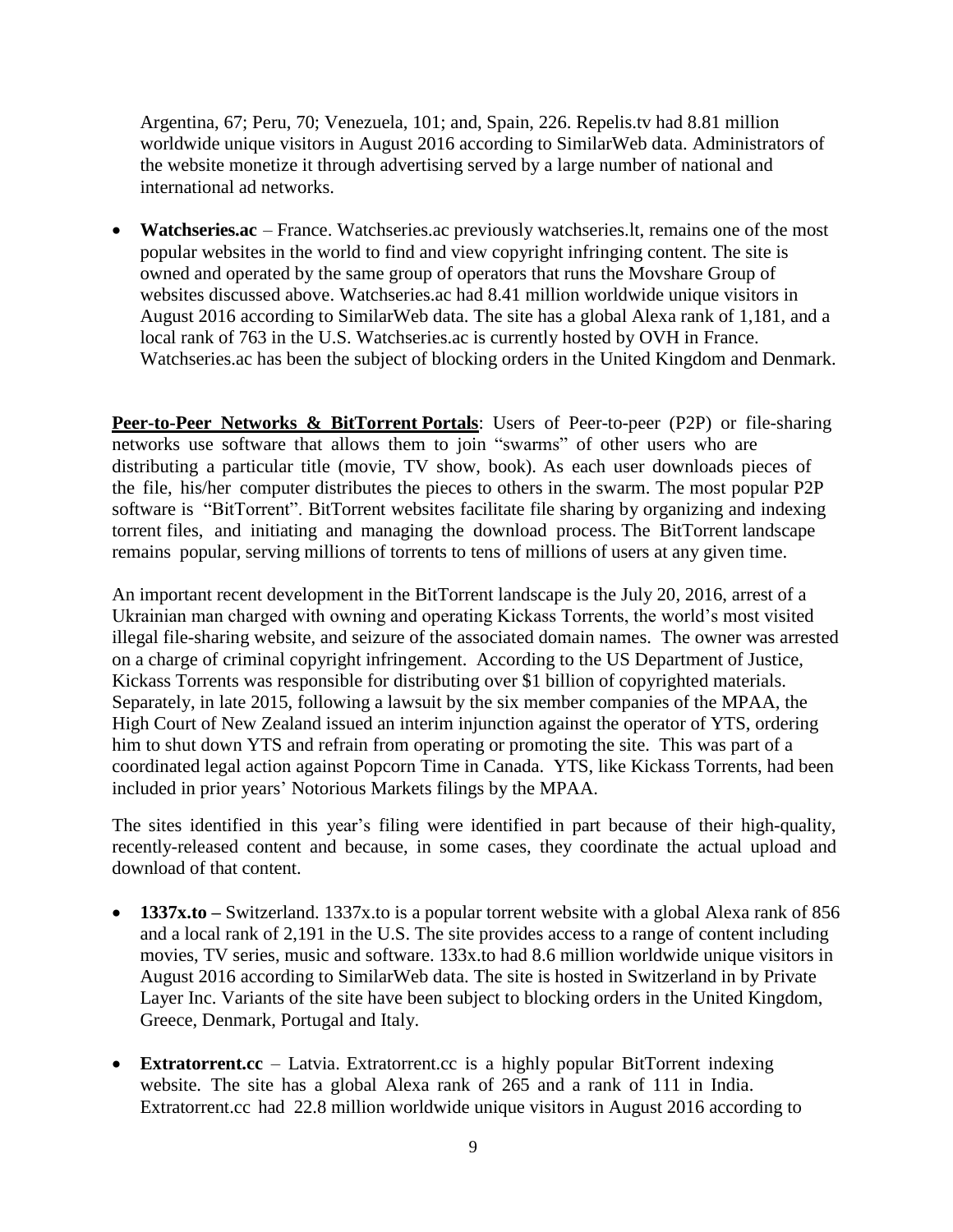SimilarWeb data. Extratorrent.cc claims astonishing piracy statistics: offering almost three million free files with sharing optimized through over 64 million seeders and more than 39 million leechers. The homepage currently displays a message warning users to use a VPN when downloading torrents. Extratorrent.cc is affiliated with Trust.Zone. Extratorrent.com has been the subject of blocking orders in the United Kingdom, Italy, Denmark, Norway, Belgium and Malaysia. Extratorrent.cc is currently hosted by Bighost in Latvia.

- **Rarbg.to –** Bosnia and Herzegovina. Rarbg.to is a popular torrent website with a global Alexa rank of 462 and a local rank of 798 in the U.S. The site provides access to a range of content including movies and TV series. Rarbg.to had 12.61 million worldwide unique visitors in August 2016 according to SimilarWeb data. The site is hosted in Bosnia and Herzegovina in by NETSAAP Transit Services. The site has been subject to blocking orders in Portugal.
- **Rutracker.org** Russia. This BitTorrent portal was launched in 2010 in response to the takedown of Torrent.ru by the Russian criminal authorities. Rutracker.org is a BitTorrent indexing website with 13.9 million registered users and 1.5 million active torrents. It is one of the world's most visited websites with a global Alexa ranking of 418, and a local rank of 23 in Russia. Rutracker.org had 12.82 million worldwide unique visitors in August 2016 according SimilarWeb data. The site is hosted in Russia by Dreamtorrent Corp., a Seychelles company that is also believed to be the owner of the site. The site has been subject to blocking orders in Russia.
- **ThePirateBay.org** Unknown. Available in 35 languages, ThePirateBay.org (TPB) is one of the largest BitTorrent websites on the internet with a global Alexa rank of 167, and a local rank of 112 in the U.S. Swedish prosecutors filed criminal charges against TPB operators in January 2008 for facilitating breach of copyright law. The operators were found guilty in March 2009 and sentenced to prison and a multi-million dollar fine. This judgment has since been affirmed by Sweden's Supreme Court and the European Court of Human Rights. In 2012, one of the site's co-founders was found guilty on hacking charges in Sweden after his extradition from Cambodia. He was then extradited to Denmark and sentenced for similar charges in 2013. In addition, another operator was captured in 2014 in Sweden. The last operator was captured in Thailand and extradited to Sweden in 2014 for an outstanding sentence. TPB continued to combat efforts to protect the interests of copyright holders by changing their top level domain to .SE in an effort to thwart site blocking orders in Austria, Belgium, Denmark, Finland, France, Iceland, Ireland, Italy, Malaysia, Norway, Portugal, Spain and the United Kingdom. TPB promoted its tenth year as an index website by releasing the PirateBrowser, a self-contained portable web browser with preset bookmarks to BitTorrent websites hosted on the TOR network. The website has been reported to have multiple alternative domains hosted in various countries around the world over the years. In December 2014, TPB's hosting provider was raided and the site went offline, only to reappear online a few months later under various TLDs. While it has never returned to its number one position, it has had a significant comeback after kat.cr and torrentz.eu went offline in 2016. ThePirateBay.org had 47.16 million worldwide unique visitors in August 2016 according to SimilarWeb data. The hosting location of the website is kept hidden by two intermediaries: first by a reverse proxy service and then by a system located at the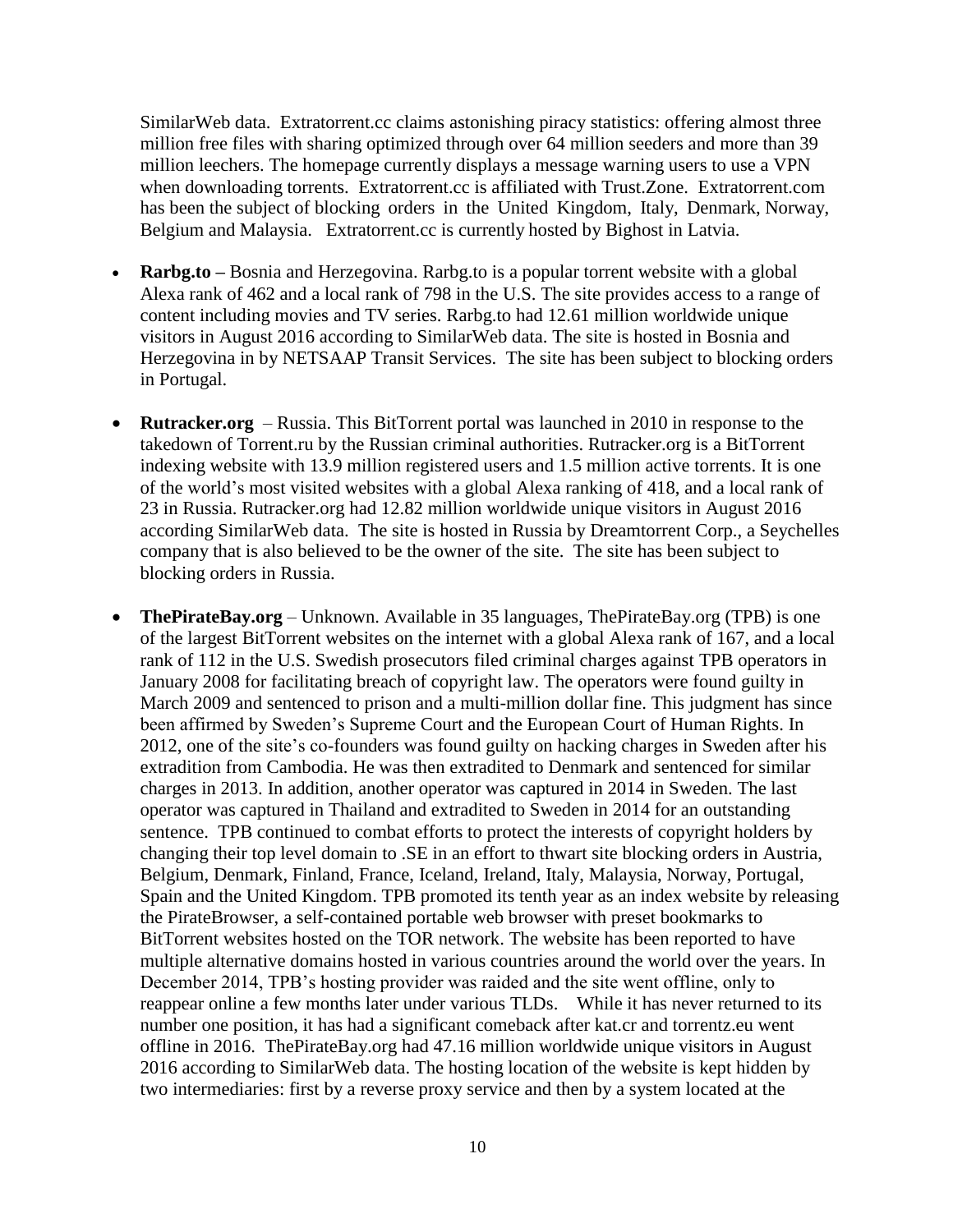hosting provider VinaHost in Vietnam. In addition, users visiting the previously known .se domain are now redirected to the .org domain.

**Hosting Providers:** Hosting companies provide the essential infrastructure required to operate a website. Websites engaged in massive copyright infringement depend on a hosting provider to makes their website accessible online. The hosting provider has the ability to take websites engaged in massive copyright infringement offline or to disable or otherwise shut them down.

Some hosting providers allow sites to hide behind a content delivery network (CDN). A CDN is typically used to effectively and efficiently deliver content to a global user base by placing servers all around the world that cache the pages of the website. One of the by-products of using a CDN is that they mask the true IP and hosting provider of a website. An example of a CDN frequently exploited by notorious markets to avoid detection and enforcement is Cloudflare. CloudFlare is a CDN that also provides reverse proxy functionality. Reverser proxy functionality hides the real IP address of a web server.

Given the central role of hosting providers in the online ecosystem, it is very concerning that many refuse to take action upon being notified that their hosting services are being used in clear violation of their own terms of service prohibiting intellectual property infringement and, with regard to notorious markets such as those cited in this filing, in blatant violation of the law.

- Private Layer: Panama/Switzerland. For years, Private Layer has served as a trusted partner for infringing sites. Private Layer operates in anonymity, refusing to respond to outreach notices. They host a large number and array of infringing sites including nowvideo.sx, one of the top streaming cyberlockers in the world; 1337x.to a very popular torrent indexing site; and, Primewire.ag, the-watch-series.to, and projectfree-tv.to, all highly notorious linking sites. The company is registered in Panama and uses servers located in Switzlerland.
- Altushost: Netherlands. Altushost operates a number of data center facilities across Europe and is host to a number of infringing websites including the popular torrent indexing sites torrentfunk.com and torlock.com. Altus host is not compliant to MPAA notices. Their headquarters are in the Netherlands and they have an office in Sweden.
- Netbrella: Panama/Sweden/Netherlands. Netbrella is known to host numerous infringing websites and is consistently noncompliant to MPAA notices. Netbrella does not have a website with identifying information though it is operated out of Panama City with servers located in Sweden and the Netherlands.

**Registrars:** Registrars sell domain names to registrants (website operators). The authority to sell domain names flows from ICANN through its registrar accreditation process. In order to secure the authority to sell domain names, registrars must sign a contract with ICANN known as the Registrar Accreditation Agreement (RAA)<sup>10</sup>. This contract requires that registrars take certain

 $\overline{\phantom{a}}$ <sup>10</sup> ICANN's Registrar Accreditation Agreements (RAA) are available at *www.icann.org/resources/pages/approvedwith-specs-2013-09-17-en*; and *www.icann.org/resources/pages/ra-agreement-2009-05-21-en*. The 2013 ICANN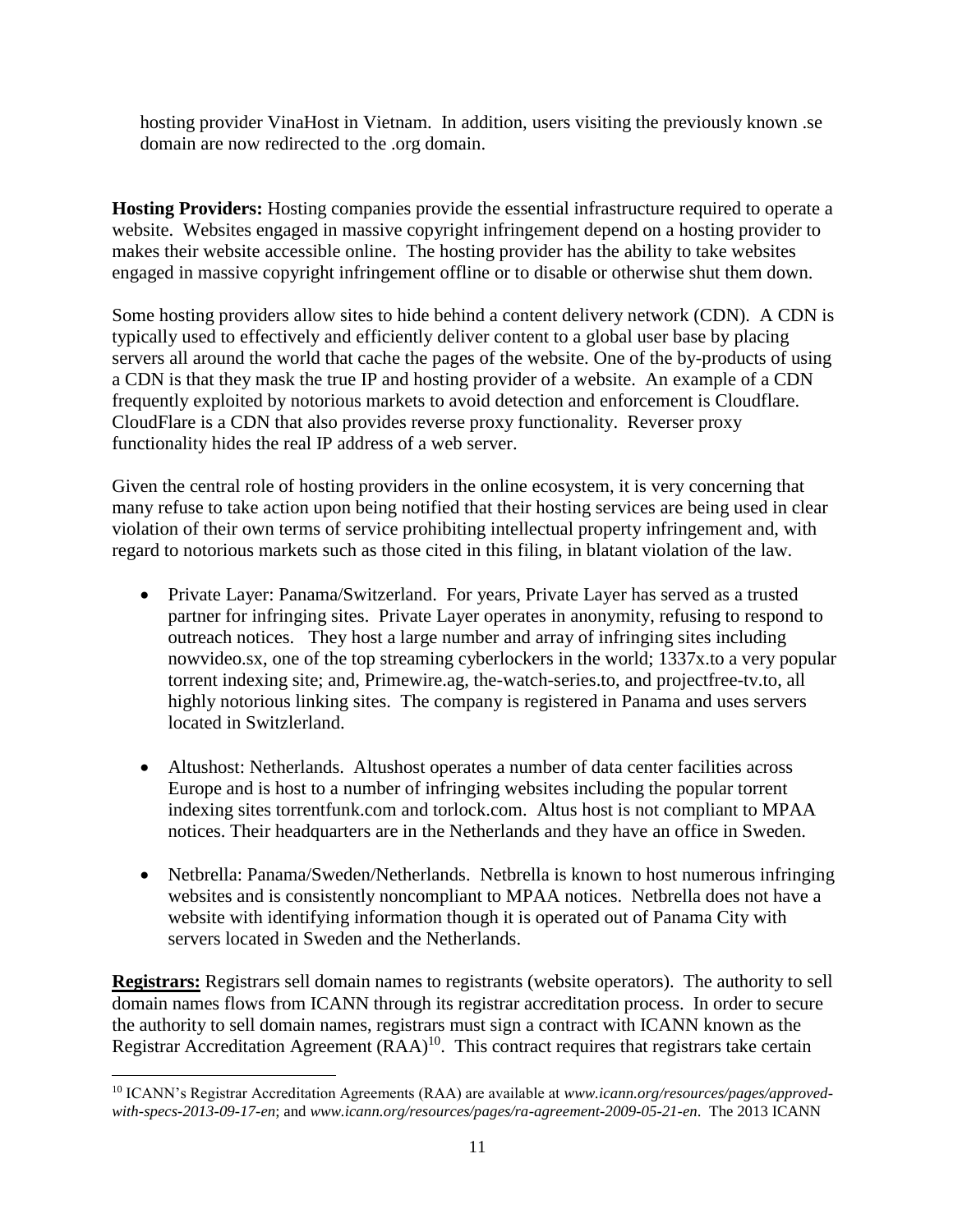actions to curb illegal activity on the internet, including that registrars must obtain from all registrants a certification that they are not operating the domain in a way that infringes the rights of third parties. Registrars must also take reasonable steps to enforce compliance with these terms, including an obligation to receive and investigate claims of abuse and to respond appropriately to such claims. These contractual obligations were developed through an extensive multi-stakeholder process.

The domain name registration function plays an important part in the ongoing operation of the notorious online markets recognized by the USTR each year. Websites engaged in massive copyright infringement depend upon the services provided by internet domain name registries and registrars to operate and perpetuate their illegal activities on such a massive scale. Without the ongoing support of these entities, these sites would find it difficult, if not impossible, to operate.

This past year, MPAA has seen some positive developments in this area of the domain name online ecosystem: the establishment of a voluntary partnership with Donuts, a US registry, and a similar partnership with Radix, a UAE registry, to reduce large-scale online infringement. Under the terms of both agreements, the MPAA will be treated as a "Trusted Notifier" for the purpose of referring large-scale pirate websites that are registered in domain extensions operated by the relevant registries. The agreements impose strict standards for such referrals, including that they be accompanied by evidence of clear and pervasive copyright infringement, and a representation that the MPAA has first attempted to contact the registrar and hosting provider for resolution. Initiatives like these are essential to fostering a healthy online ecosystem and we commend the voluntary efforts of Donuts and Radix.

Unfortunately, many domain name service providers facilitate this illegal conduct by refusing to take action – notwithstanding their RAA obligations - upon being notified that their domain names are being used in clear violation of the law and their own registration agreements. We encourage USTR and other U.S. government agencies to continue working with our trading partners and ICANN to ensure meaningful implementation and enforcement of the RAA by ICANN-contracted parties.

• Public Domain Registry (PDR): India. On multiple occasions, PDR has refused to take any action, or to even investigate, reports of illegal activity on its domains. After the notorious Pirate Bay was shut down by the Swedish government, copycat sites sprung up around the internet. One such site was registered with PDR. As in the past, when notified that this site operated in violation of the law, and was related to the notorious KickAss Torrents (KAT) criminal enterprise, PDR responded disclaiming control over the content hosted on the site or any responsibility under the RAA to investigate or respond further.

**Website Portals for Piracy Apps:** An ecosystem has emerged around piracy apps for mobile, handheld, and other compatible devices. Websites provide the portal through which the app can

 $\overline{a}$ 

RAA includes: Section 3.7.7.9, "[registrant] shall represent that, to the vest of [his/her] knowledge and belief, neither the registration of the Registered Name nor the manner in which it is directly or indirectly used infringes the legal rights of any third party"; Section 3.7.7 "Registrar shall use commercially reasonable efforts to enforce compliance with subsections 3.7.71-3.7.712."; Registrar shall take reasonable and prompt steps to investigate and respond appropriately to any reports of abuse."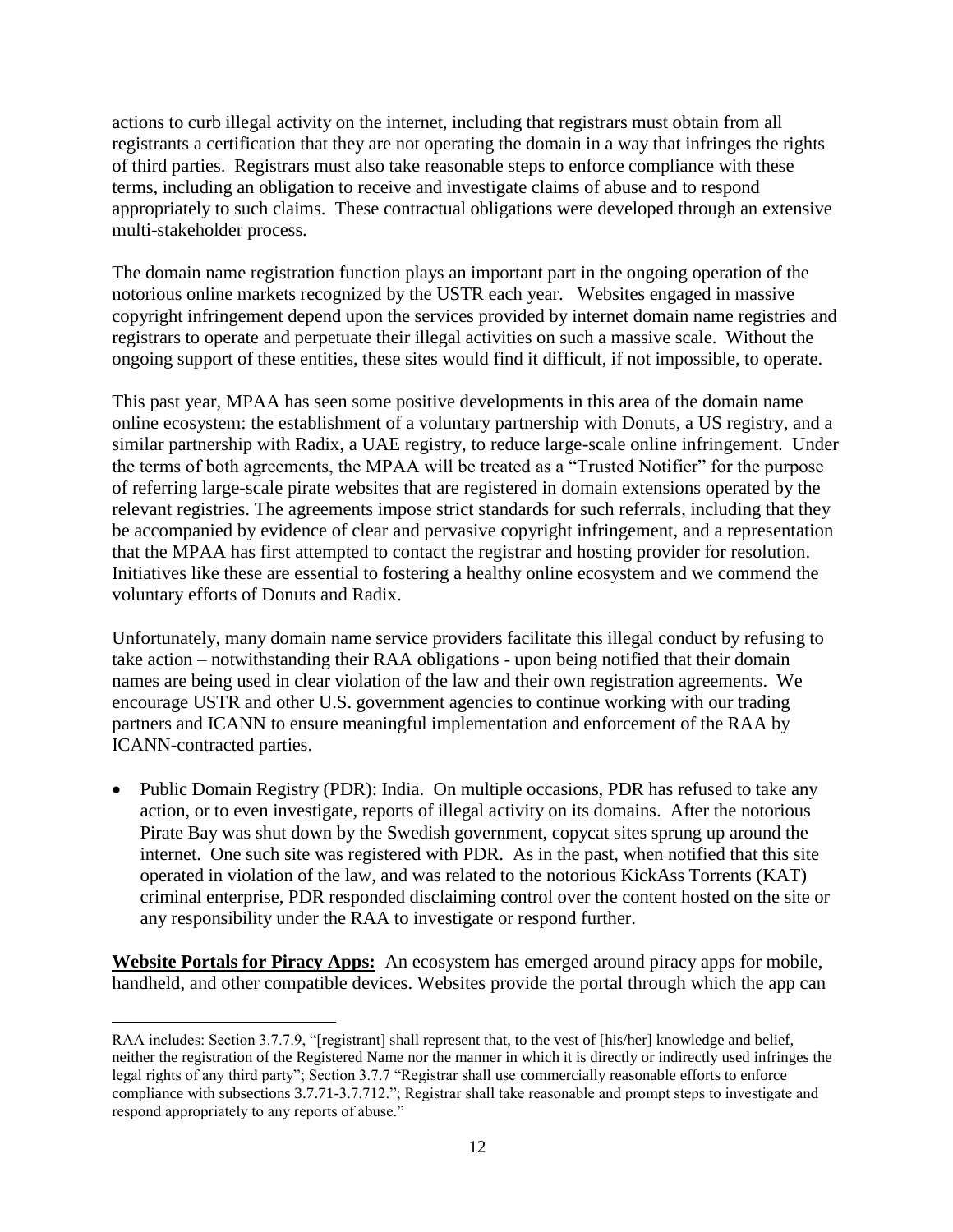be downloaded. Once downloaded and/or registered/subscribed, these apps provide users access to myriad pirate motion picture and television titles, including MPAA member studio content. These apps are attract millions of consumers, who register, and often pay, for subscriptions.

- **BeeVideo.tv** and **MoreTV** China. The websites beevideo.tv and moretv.com.cn are portals for users to download the "Beevideo" and "MoreTV" apps, respectively, which facilitate access to infringing copies of the latest run motion pictures and television content. Additionally, one can download these apps on many third party sites including shafa.com and dangbei.com. Different versions of the Beevideo and MoreTV apps facilitate viewing of infringing content on a smart TV or a mobile device. The Beevideo app has been downloaded more than 12 million times, while the MoreTV app has been downloaded more than 10 million times. The portal websites, which are popular in China, also contain or lead to infringing materials directly. The developer of Beevideo is an IT company situated in Shenzhen. The website moretv.com.cn is running on CDN service provided in China.
- **IpPlayBox.tv** Thailand. The website ipplaybox.tv is a portal that allows users to register to download the IpPlayBox app. This app allows users to access the latest run motion pictures, television content, sporting events, and live streamed PPV events and concerts. The site is extremely popular in Thailand, ranking the 477<sup>th</sup> most visited site in that country. Users have to pay a monthly subscription fee of US\$7.20. The app has been downloaded 1.2 million times, with estimated revenues of \$8.6 million a month.

## **II. Physical Notorious Markets**

Perhaps more familiar to the public are the myriad physical markets located around the world that offer consumers burned or pressed infringing optical discs. Many of the markets discussed below are particularly challenging for rights holders because of the strong connections with organized criminal syndicates. Examples of notorious physical markets include:

 **Galeria Pagé, Avenida Paulista, Faria Lima (São Paulo), Camelodromo Uruguaiana (Rio de Janeiro) and Feira dos Importados (Brasilia)** – Brazil. The country's largest city, São Paulo, is a key hub of national piracy networks. Not only are pirate products widely sold in the city, but local distributors supply many similar retail operations in other parts of the country. Thus, the pressure applied against the pirate market in Sao Paulo in recent years, especially since the initiation of the "City Free of Piracy" project in 2011, had a positive ripple effect for some time. Conversely, the retrenchment of enforcement efforts in Sao Paulo under the current municipal administration has had negative impacts in other cities as well. In 2016, not only are piracy-friendly shopping complexes such as Galeria Pagé thriving in Sao Paulo, but street vendors are also returning to high profile areas in that city, such as the Avenida Paulista and Faria Lima. The increased success of the Sao Paulo market is attributable to the cancellation of the GGI project (Integrated Cabinet Initiative) and the Sao Paulo city's complete lack of action to curb the sales of general counterfeited and pirated goods in this area for the past four years. In other major cities, big outdoor markets such as the Camelodromo Uruguaiana in Rio de Janeiro, and the Feira dos Importados (also known as Feira do Paraguai) in Brasilia, are epicenters for the trade in pirate videogames and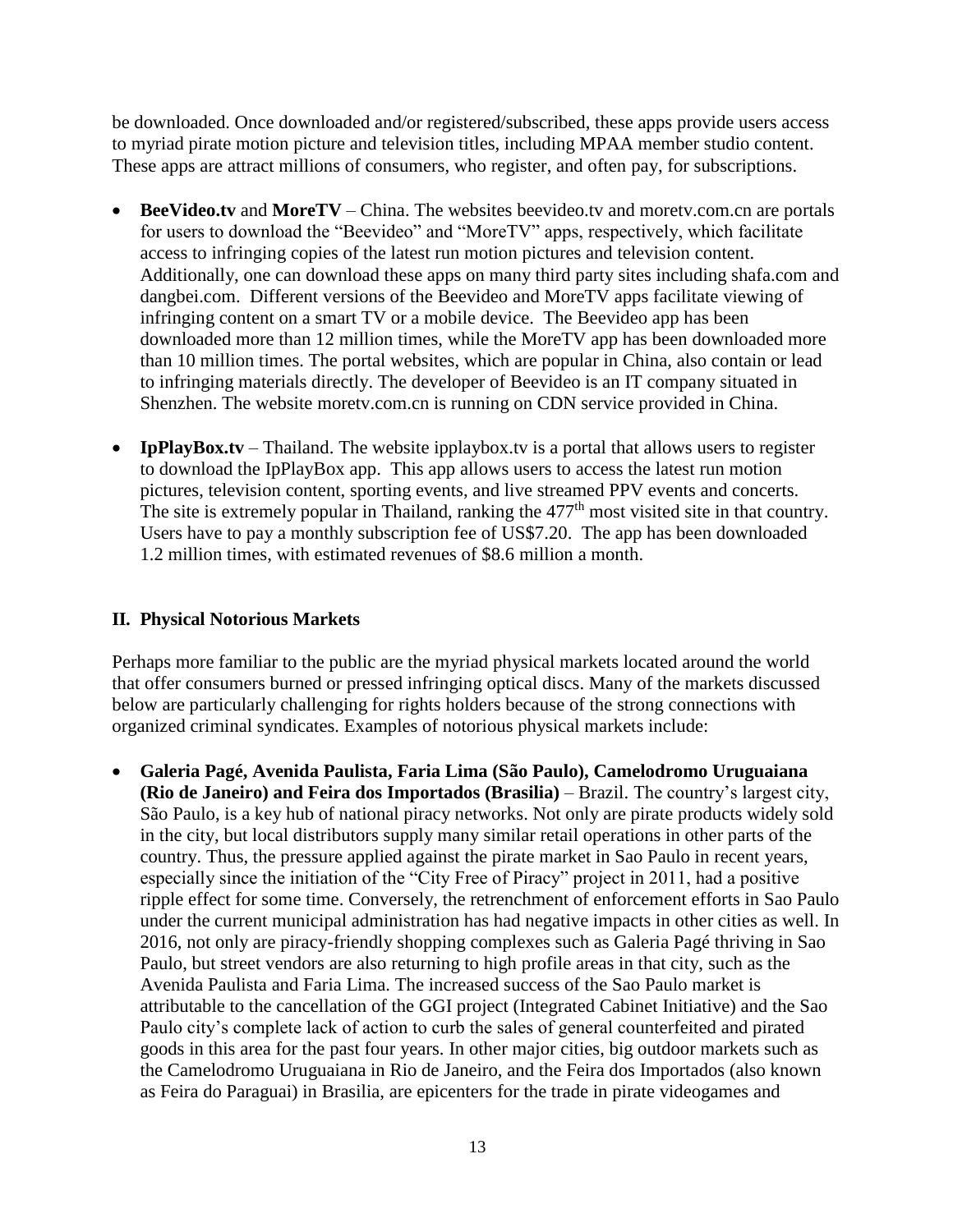audiovisual products. The largest and most famous shopping market in Rio, the Camelodromo Uruguaiana is set on four street blocks and contains more than 1,500 kiosks, many of which sell counterfeit optical discs. Minas Gerais and Pernambuco are other cities with serious physical piracy problems.

- Harco Glodok (Jakarta) Indonesia. This market remains the largest and most active in Indonesia for counterfeit and pirated optical discs of all types, including music, games, and movies in both DVD and Blu-ray formats.
- **Jonesborough Market –** Northern Ireland. Infamous within the UK and Ireland, this market sits in an isolated area on the border of Northern Ireland and Ireland and is monitored by illegal traders deploying counter-surveillance measures. Despite enforcement activity since 2012 and a decrease in market stalls, it remains a problematic market and illegal traders often escape across the porous border during raids. However, recent enforcement has led to several arrests court appearances are occurring. Operators of this market have historically strong ties to paramilitary groups and sell an array of counterfeit products, including pirated optical discs.
- **Mutino and Gorbushka Markets** Moscow, Russia. The Mutino Market in Moscow continues sell counterfeit products with 14 outlets selling pirated content. In some kiosks, the physical display of counterfeit product has been replaced with titles burned to order, sometimes in nearby premises which provide further challenges to successful enforcement. Unfortunately, the Gorbushka market, after many years of effective enforcement by the Government and being clear of pirate audiovisual content, now has 31 operational kiosks selling pirated content, a slight increase over 2015.
- **Panthip Plaza, the Klom Thom, Saphan Lek, Baan Mor Shopping Area, Patpon and Silom Shopping Areas, Mah Boon Krong Center, and the Sukhumvit Road Area (Bangkok); Rong Klua Market, Sakaew, Samui (Surat Thani)** – Thailand. One can still find pirated and counterfeit goods at these locations; all have been designated as "red zones" by Thailand authorities.
- Street markets located in **Tepito, Lomas Verdes, Juarez or Central Camionera, Toreo Subway Station (State of Mexico)** and **Salto del Agua and Toreo Markets (Federal District)** are the main suppliers of pirated optical discs in the Federal District of Mexico. Labs and warehouses are also located in **Pulga Guadalupe, Pulga Mitras, Mercado del Norte and Zona Centro (Monterrey); San Juan de Dios, Parian and La Fayuca or La 60 (Guadalajara); La Cuchilla, Murat, la Fayuca, la Central Camionera and Zona Centro (Puebla); Plaza Lido, Plaza Zona Rosa, and Plaza Degollado (Cuernavaca Morelos), Alameda Central, Hidalgo, Mariano Escobedo, De la Cruz (Querétaro), Las Vías and Salinas Hidalgo (San Luis Potosi); Premises located at 54 por 65 Street and 56A por 65 Street, (Merida); Central Camionera, Mercado Pescadería, Jalapa Centro and Veracruz Centro (Veracruz); Central Camionera, Lerma and Zona Centro (Toluca); Las Carpas 1 and 2, Siglo XXI, Fundadores and Mercado de Todos, las Brisas or la Mesa, and Carpas Santa Fe (Tijuana)**. This long list of notorious Mexican markets, which contain over 1,000 stalls and warehouses and are responsible for approximately \$1.5 million USD in monthly sales, is merely a small subset of